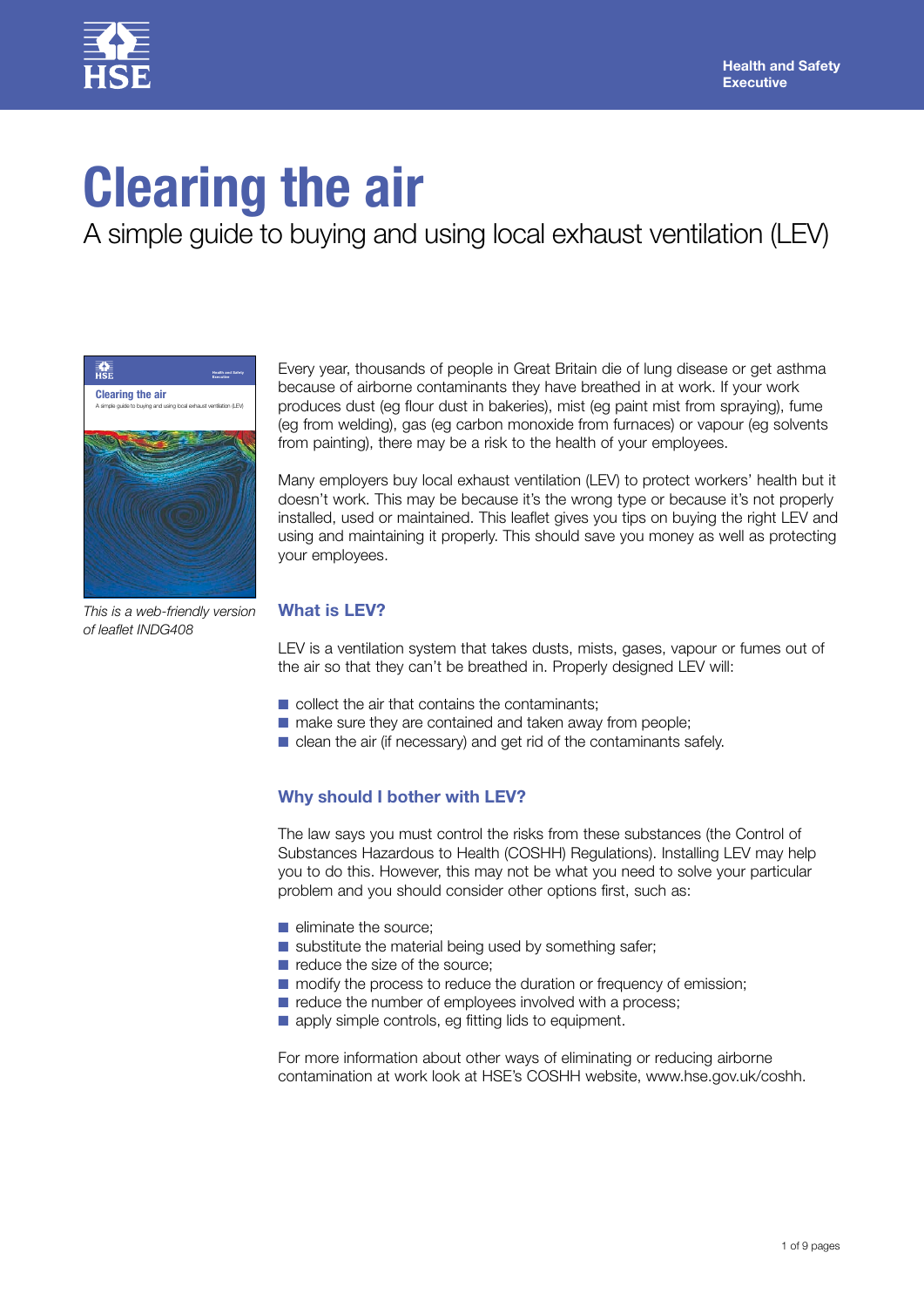

A typical LEV system will have:

| Hood(s)          | to collect airborne contaminants at, or near, where they are created<br>(the source). |
|------------------|---------------------------------------------------------------------------------------|
| <b>Ducts</b>     | to carry the airborne contaminants away from the process.                             |
| Air cleaner      | to filter and clean the extracted air.                                                |
| Fan              | must be the right size and type to deliver sufficient 'suck' to the hood.             |
| <b>Discharge</b> | the safe release of cleaned, extracted air into the atmosphere.                       |

# **An LEV hood may be tiny and built into a hand-held tool or it may be large enough to walk into. Here are some examples.**



Figure 2 On-tool extraction - Figure 3 On-tool extraction soldering iron



hand sander







Figure 4 Fixed capturing hood



Figure 7 Walk-in booth

Figure 5 Moveable capturing Figure 6 Small booth hood



# **How do I make sure I get the right type of LEV?**

When LEV doesn't work as well as it should, a common reason is that the hood doesn't catch or contain the contaminants effectively. It is important to match the hood to the source that you want to control.

There may be a standard, 'off-the-shelf' system that would be suitable for you. However, it needs to be fit for purpose and capable of adequately controlling exposure. Ask your trade association or check industry guides. HSE has developed a free internet tool for identifying good control practice, including LEV: www.coshh-essentials.org.uk.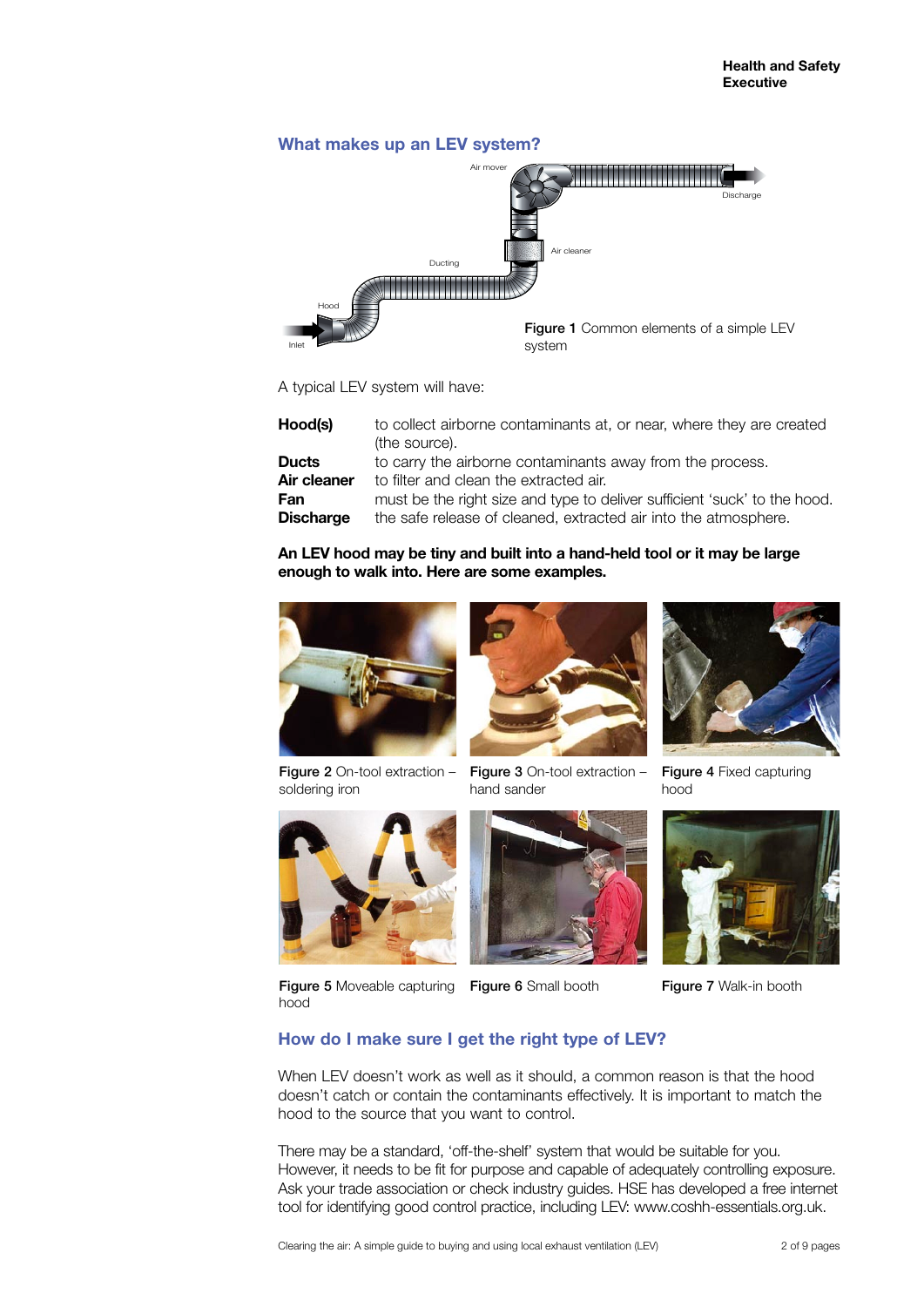If you have to make any changes to a standard system, or if there is no standard system for your industry, get help to write a specification of what you will need (see 'Useful links'). Take this to your LEV supplier or to a ventilation engineer to design a system that will work for you.

A clear specification will help you get what you need, and avoid any misunderstandings with the LEV supplier. The specification should:

- describe the process, the contaminant, its hazards and the sources to be controlled, and how stringent the control needs to be. The important chemical and flammable properties of substances and products appear in the Safety Data Sheet;
- $\blacksquare$  require indicators to be fitted to show that the system is working properly;
- require the LEV to be easy to use, check, maintain and clean, taking account of other risks, eg accessibility, skin contamination, and waste removal and filter changing without spreading contamination;
- specify that the supplier provides training in how to use, check and maintain the LEV system;
- require the supplier to provide a user manual that describes and explains the LEV system, how to use, check, maintain and test it, along with performance benchmarks and schedules for replacing parts;
- require the supplier to provide a logbook for the system to record the results of checks and maintenance.

Remember to involve employees and workers' representatives in the selection and design of LEV to make sure it is effective and practical.

- LEV is rarely straightforward
- Mistakes can be costly
- Use a professional unless it is obvious what to do

# **How do I select an LEV supplier?**

You are responsible for making sure that your supplier is competent to do the job, and so selecting the right contractor is crucial. Follow these steps:

- Invite tenders, ideally from three contractors.
- Provide a drawing of the area and the processes to be controlled.
- Provide your specification for the work to be done.
- Tell potential contractors about any environmental or fire and explosion requirements.
- Ask potential contractors to visit the site to see the processes.

Once you have the tenders, compare the plans and quotations with your specification.

Ask potential suppliers:

- What experience do you have in designing and providing LEV systems?
- What are your professional qualifications, experience and memberships?
- To what industries have you supplied LEV?
- Have you successfully applied LEV to similar processes or activities in my industry?
- Can you provide references, testimonials or examples showing successful installation of LEV systems? Contact or, preferably, visit past customers to check references.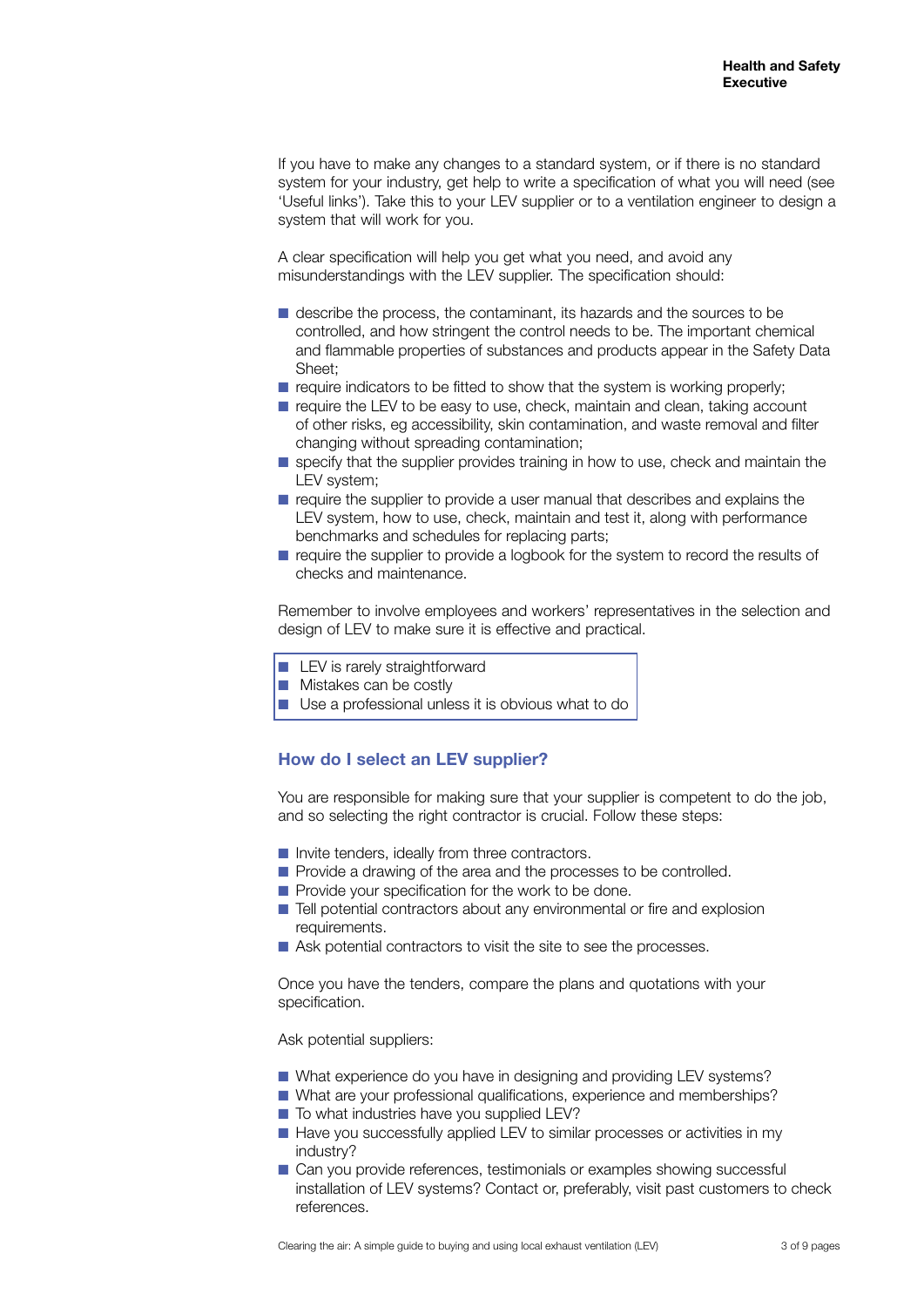- Are you tied to a particular range of LEV products?
- How will you show that the LEV provides adequate control?
- What training do you include for using, checking and maintaining the LEV system?

■ Only buy LEV that will adequately control exposure – ask the supplier how they will prove this

## **How do I know the LEV works?**

The supplier's quotation should cover all the requirements laid out in your specification. On installation, the supplier should test the LEV to ensure it is working according to the specification. This is called 'commissioning' and shows that it has been installed properly and that it controls exposure. This will need your co-operation because it should be done when normal working is taking place.

You and your employees will need training by the supplier in how the LEV works and how to check and maintain it.

## **What three documents should the supplier give me?**

#### 1 A user manual with a general specification of what the LEV system is designed to control and how it achieves control. It should include:

- a description of the system with diagrams;
- performance information from commissioning;
- a description of checks and maintenance and replacement schedules, including frequency;
- a listing of replaceable parts (and part numbers);
- a detailed description of the specific statutory 'thorough examination and test' requirements and exposure targets;
- signs of wear and control failure;
- a description of how operators should use the system so it works effectively.

#### 2 A logbook that includes:

- schedules for regular checks and maintenance;
- records of regular checks, maintenance, replacements and repairs;
- checks of compliance with the correct way of working with the LEV system;
- the name of the person who made these checks.

#### 3 A commissioning report that includes:

- diagrams and a description of the LEV, including test points;
- details of the LEV performance specification;
- results, such as pressures and velocities at stated points;
- calculations:
- written descriptions of the commissioning, the tests undertaken, and the outcome. Where necessary, this should include air sampling results;
- a description of how operators should use the system so it works effectively.

#### ■ To keep control you need a user manual, a logbook, a commissioning report and training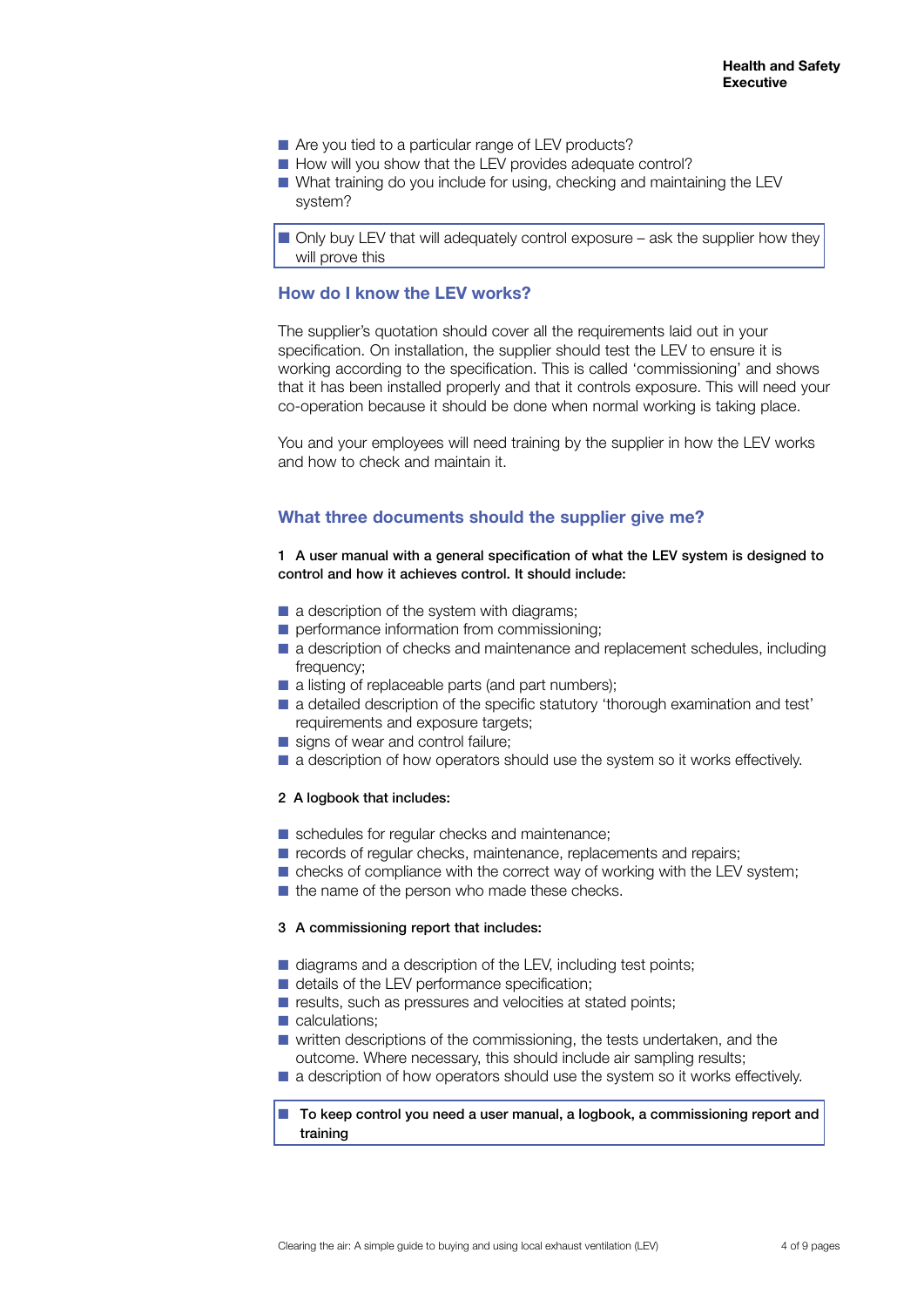## **What do I need to do once the LEV is installed?**

The law says that you need to make sure it carries on working properly. You will need to regularly check and maintain the LEV over the year and have it 'thoroughly examined and tested'. To do this you will need the user manual, logbook and training. If you don't have any of these, ask your LEV supplier for them or get professional advice. The work needs to be done by competent people (see 'Competence').

If you have an LEV system that hasn't been commissioned, you will need to have its performance tested to ensure that it is adequately controlling exposure. Ask the LEV examiner to provide a user manual and logbook.

## **Checking and maintenance**

How often you check your LEV and how you do it will depend on how complicated the system is, how likely it is to fail, and the consequences if it does. Complicated LEV that will have serious consequences if it goes wrong needs more frequent checks and maintenance.

As you gain more experience in running the LEV system, you may need to change the frequency of your checks in the user manual.

Checks and maintenance tend to cover four types of parts:

- moving parts that may wear, such as fan bearings or filter shakers;
- non-moving parts, such as hoods, ductwork and seals (which can suffer physical or chemical damage and wear);
- parts that deteriorate with use, such as filters or flexible ducting;
- items that need regular attention, such as filters that need replacing, or removing sludge from a wet scrubber.

If the LEV can become contaminated with toxic substances, you may need to use 'permits to work' and formal method statements when people work on the system.

Give people responsibilities for checks and maintenance. These may overlap, for example:

| Operator                          | Make daily checks, report faults                                                                                           |
|-----------------------------------|----------------------------------------------------------------------------------------------------------------------------|
| Safety/workers'<br>representative | Make weekly, monthly checks                                                                                                |
| Supervisor                        | Make weekly checks, arrange repairs, correct<br>deviations from the correct way of working, record<br>findings and actions |
| Section<br>manager                | Identify problems, receive regular reports from the<br>supervisor, be responsible for maintenance and testing              |
| Works engineer                    | Repair faults, carry out maintenance, arrange thorough<br>examination                                                      |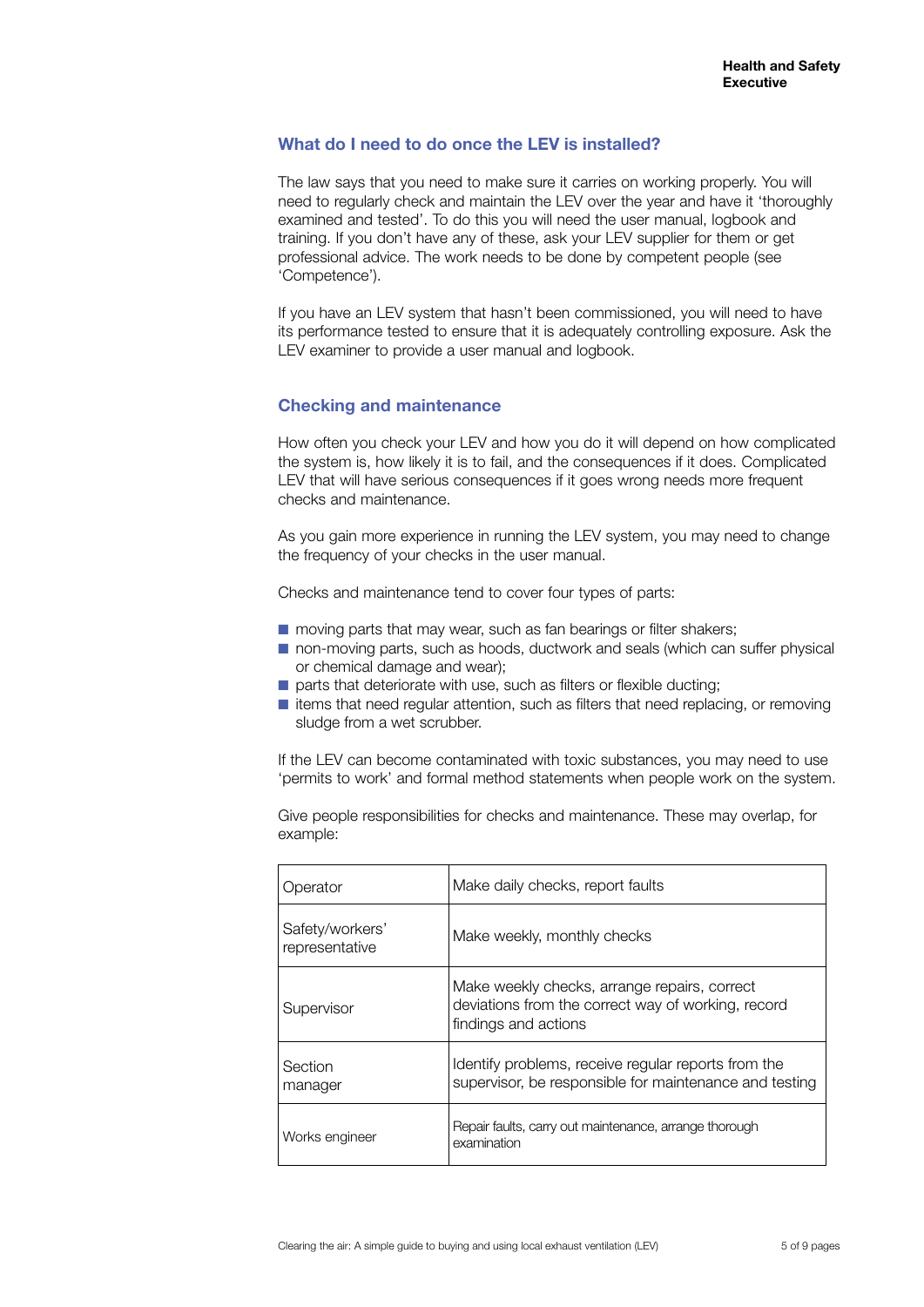If there is any obvious damage to the LEV or it clearly isn't working properly, employees should report this and you should have it repaired straight away.

Also ask employees using LEV, and any workers' representatives, for feedback and suggestions on how the LEV and working practices can be improved.

#### **What records do I need to keep?**

In your logbook, keep a record of all LEV checks and maintenance to show that it has been done and that the LEV is working as well as it should be. This will also help you keep track of repairs and sort problems out before they get more serious. Keep the logbook for at least five years. You also need to keep thorough examination and test reports for at least five years.

#### **What is the thorough examination and test?**

Most LEV systems need a thorough examination and test once each year (legally, you are allowed 14 months between tests) to make sure it works well and continues to protect your employees. Some LEV systems (such as those controlling more critical or high-hazard processes) need more frequent thorough examination and testing. The COSHH Regulations require more frequent testing for some processes.

The thorough examination tests the LEV against the performance recorded in the commissioning report. It should include airflow and pressure measurements, checks on control effectiveness and, possibly, exposure measurement. If you don't have the design performance data, you will not know whether your system is working correctly, so you may need to have your system commissioned. If your system has already been commissioned, but you have changed the process or layout since then, you need to re-commission it. A professional advisor can help you work out what you need to do.

The examination and test needs to be done by a 'competent person'. It isn't normally something you can do yourself. You and your employees will need to co-operate with the examiner. Give them the:

- LEV commissioning report;
- **LEV** user manual:
- logbook with details of checks and maintenance activities.

The examiner will attach a 'tested' label to all hoods. This will include the name of the examiner and the date of the next test. If a hood has clearly failed, then a red 'fail' label will be attached instead, and urgent action will be necessary. The examiner will give you a report of the examination and test, which should include a prioritised action plan listing anything that you need to do.

If the examination and test show that the LEV isn't adequately controlling people's exposure to airborne contaminants, stop the work and repair the LEV. If you want work to continue while you arrange repair, employees will need further protection, such as suitable personal protective equipment and respiratory protection. The system should carry the red 'fail' label until it has been repaired.

If the thorough examination and test report action plan contains long lists of repairs and poor performance, this tells you that your checking and maintenance is not good enough. Use the test report as an audit of your procedures and an opportunity to review all your exposure control measures. Improve them if you can.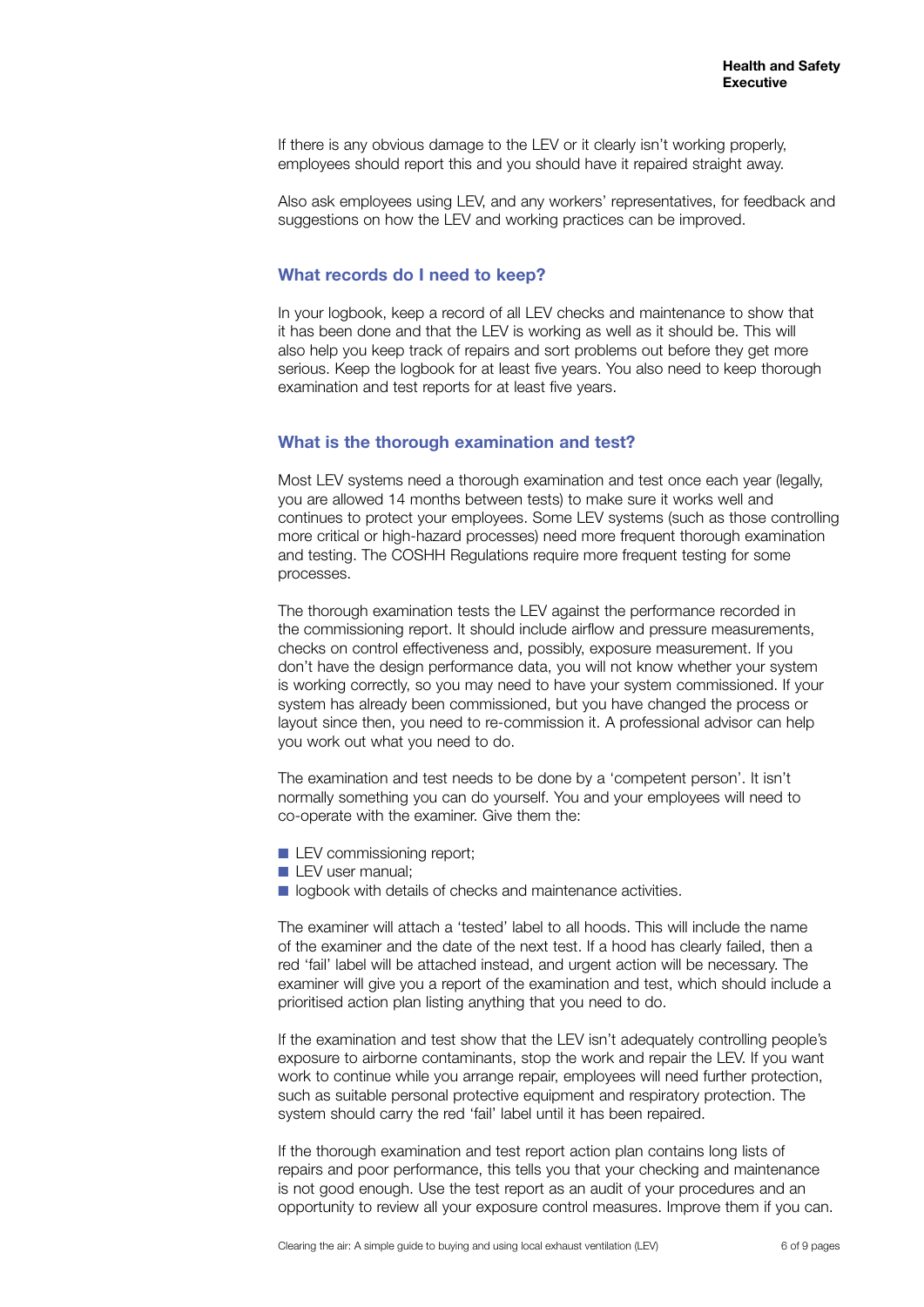- It is your responsibility to arrange checks, maintenance and thorough
	- examination and test make sure you use competent people
- Thoroughly examine and test the LEV against the original commissioning report

# **Competence**

You must make sure that anyone who designs, selects, checks and maintains the LEV system and does the thorough examination and test is competent. They should have the knowledge, skills and experience to do the job properly. There are relevant courses available (for example, see BOHS and CIBSE in 'Useful links').

#### **What training for operators/supervisors/managers should I provide?**

Training should cover the basics of:

- the harmful nature of the substances you use;
- how exposure may occur;
- how the LEV system works;
- methods of working that get the best out of the LEV;
- how to check the LEV is working;
- the consequences of the LEV failing; and
- what to do if something goes wrong.

Keep training records for everyone. This includes refresher training. Changes to the work process mean that LEV may also need to change, and staff may need re-training.

# **LEV checklist for employers**

| <b>Issue</b>                                                         | Possible solution                                                                                                                                                                                                                                 |
|----------------------------------------------------------------------|---------------------------------------------------------------------------------------------------------------------------------------------------------------------------------------------------------------------------------------------------|
| Which sources are<br>causing exposure?                               | Take advice from suppliers, trade associations,<br>professional advisors, the HSE website and other<br>reliable sources.                                                                                                                          |
| What type of LEV<br>system do I need?                                | Write a specification. If necessary, get professional<br>advice. Be very clear about the type of LEV hood<br>needed. Make sure that your advisor has the<br>competence and experience you need.                                                   |
| Has my LEV system<br>been installed and<br>commissioned<br>properly? | Make sure your LEV system is installed and<br>commissioned by a competent person. Get a full<br>commissioning report and user manual. Ensure simple<br>instrumentation is installed to check performance (eg a<br>hood manometer).                |
| Have I, and my staff,<br>been properly trained?                      | Include training in your LEV specification document.<br>Make sure employees and the person responsible for<br>checking and maintaining the system are trained. Keep<br>training records.                                                          |
| How do I check and<br>maintain my LEV<br>system?                     | Look at the user manual which will list the checks and<br>their frequency. If you don't have one, get one written.<br>Appoint people to do the checks, maintenance and<br>repairs. Record any checking and maintenance details<br>in the logbook. |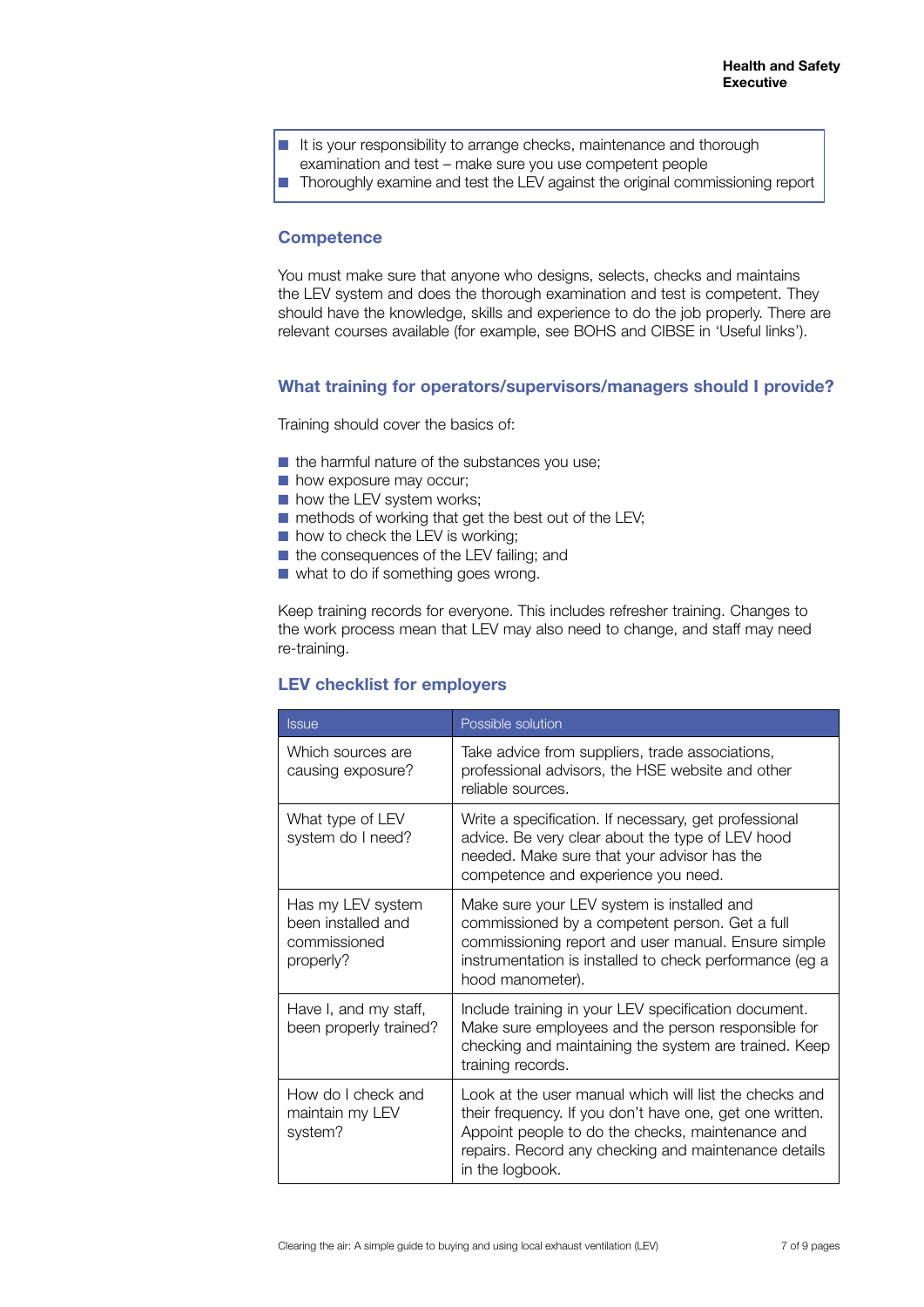| <b>Issue</b>                                                                          | Possible solution                                                                                                                                                                                                          |
|---------------------------------------------------------------------------------------|----------------------------------------------------------------------------------------------------------------------------------------------------------------------------------------------------------------------------|
| Have you changed the<br>way you work or the<br>production process but<br>not the LEV? | Treat and plan changes to the LEV as part of any<br>change to the production process. Don't assume it will<br>cope. Get the LEV system re-commissioned.                                                                    |
| How do I arrange a<br>thorough examination<br>and test of the LEV?                    | Include thorough examination and test in the yearly<br>management cycle. Make sure that your examiner has<br>the competence and experience you need.                                                                       |
| What do I do with the<br>report?                                                      | Follow the recommendations in the test report and<br>carry out necessary repair work promptly.                                                                                                                             |
| The examiner has put<br>a red 'fail' label on an<br>LEV hood.                         | Check the test report for actions needed and arrange<br>for repair. If necessary, provide further protection for<br>your employees in the meantime, including personal<br>protective equipment and respiratory protection. |
| When should I review<br>exposure control<br>measures?                                 | Treat the LEV examination and test report as an<br>audit on exposure controls. Think about what more<br>you can do to stop employees breathing in airborne<br>contaminants.                                                |

# **Find out more**

*COSHH a brief guide to the Regulations: What you need to know about the Control of Substances Hazardous to Health Regulations 2002 (COSHH)* Leaflet INDG136(rev3) HSE Books 2005 www.hse.gov.uk/pubns/indg136.pdf (A revised COSHH leaflet will replace this version in 2008)

*Controlling airborne contaminants at work: A guide to local exhaust ventilation (LEV)*  HSG258 HSE Books 2008 ISBN 978 0 7176 6298 2

*Time to clear the air! A workers' pocket guide to local exhaust ventilation (LEV)*  Pocket card INDG409 HSE Books 2008 (Single copy free or priced packs of 25 ISBN 978 0 7176 6300 2)

*Control of substances hazardous to health (Fifth edition). The Control of Substances Hazardous to Health Regulations 2002 (as amended). Approved Code of Practice and guidance* L5 (Fifth edition) HSE Books 2005 ISBN 978 0 7176 2981 7

See also HSE's *COSHH essentials* at www.coshh-essentials.org.uk